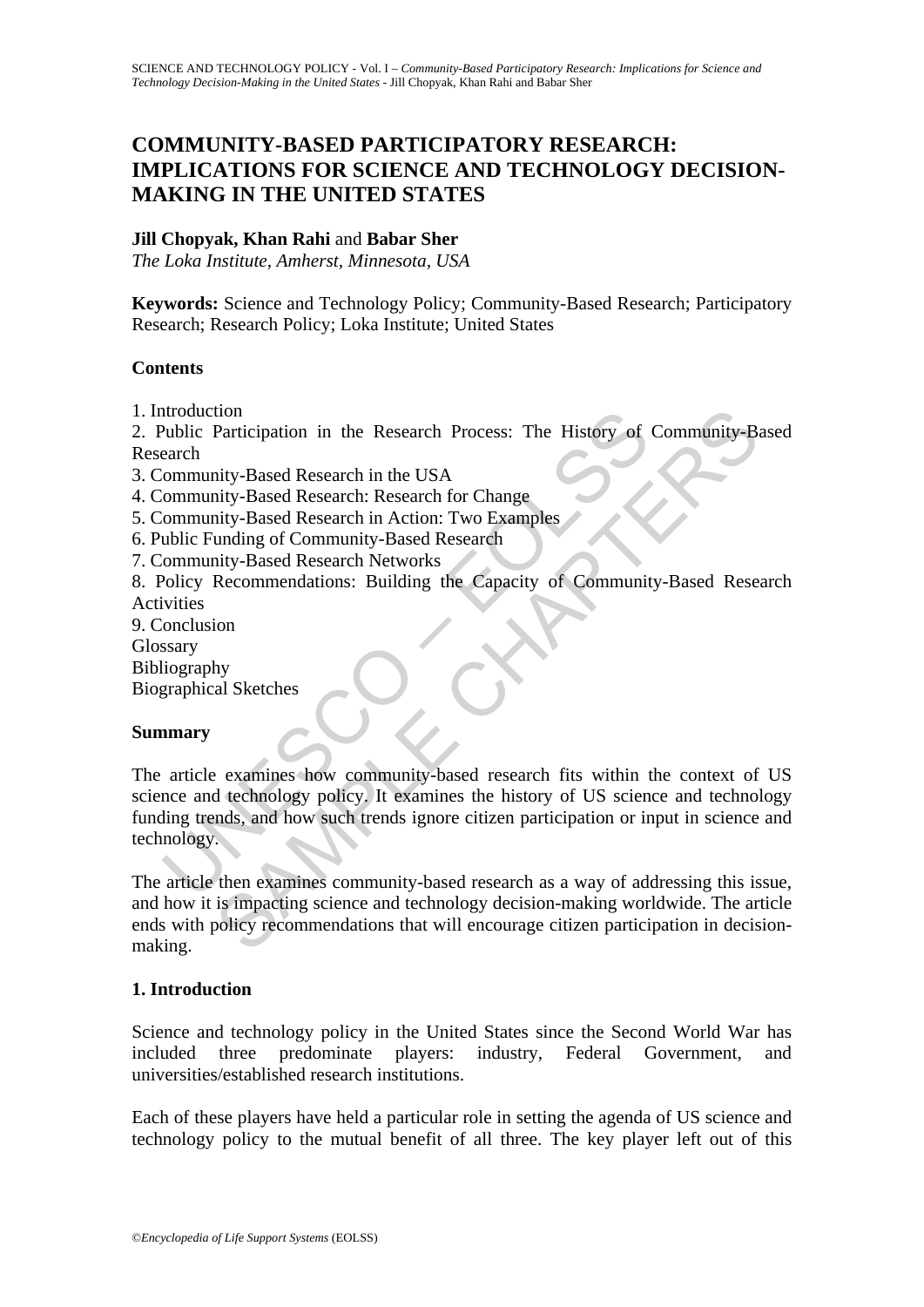equation, however, has been the public—those most affected by developments in the scientific and technological sectors.

Over the past fifty years, the primary role of the US government in science and technology has been that of funding research and development (R&D). From 1953– 1978, the US government funded 50–60% of total R&D funding in the USA. Half of this has consistently been spent on defense-related areas. This funding went to academic researchers in universities and federally-sponsored research institutions, and to public and private laboratories that furthered broad Federal objectives, such as military security. Occasionally, developments from this research had a commercial use, and were used and marketed for profit, but this was not the norm. During this period, science and technology was controlled and developed by experts, who would transfer this information and results to the public as needed. Public involvement in the process was not considered, except as a consumer of the commercial innovations resulting within industry.

After 1978, commercial R&D funding began to supersede the federal government, making the market and private sector the drivers of scientific and technological developments. This trend has continued to the present day. Currently, industry R&D spending is two to three times the amount of Federal spending. This shift has changed the relationship between universities, Federal funding institutions, and industry. University research funded by industry (rather than government) has increased over the past decade and continues to rise.

not considered, except as a consumer of the commercial in<br>the industry.<br>The industry.<br>The interpretent and private sector the drivers of scientific<br>ilog the market and private sector the drivers of scientific<br>elopments. Th onsidered, except as a consumer of the commercial innovations results<br>sty.<br>S, commercial R&D funding began to supersede the federal governme<br>market and private sector the drivers of scientific and technolog<br>nts. This trend This has implications for research ethics, accountability, and conflicts of interest. At the same time, the public increasingly understands complex scientific and technological developments, as researchers are choosing to work within non-governmental or publicinterest based research organizations. The old relationship between science and society – dominated by a one-way communication between the expert and society – will have to fit into a new mold of relationship: one that is based upon communication, public involvement, and new models of trust.

This new framework has been tested in many areas around the world. Methods that encourage citizen input in science and technology decision-making are being used in many European countries, and have expanded to other parts of the world. For example, the Danish 'consensus conference' model has been done in countries throughout the world (USA, Japan, Korea, Australia, Israel and other European countries). This model puts the average citizen in the position to make policy recommendations on highly complex science and technology issues. It demonstrates that when citizens are given the necessary information, they can make balanced judgments and reach a consensus about complex policy issues, providing a clear and cogent set of recommendations.

In addition to bringing citizen input into science and technology decision-making at the national levels, there is a movement towards bringing citizen participation and input into the research process within communities. The Dutch have modeled this process through the development of 'science shops' – centers within universities that provide research assistance to grassroots organizations, local government, worker groups and other public-interest organizations at little or no cost. The Dutch shops have spurred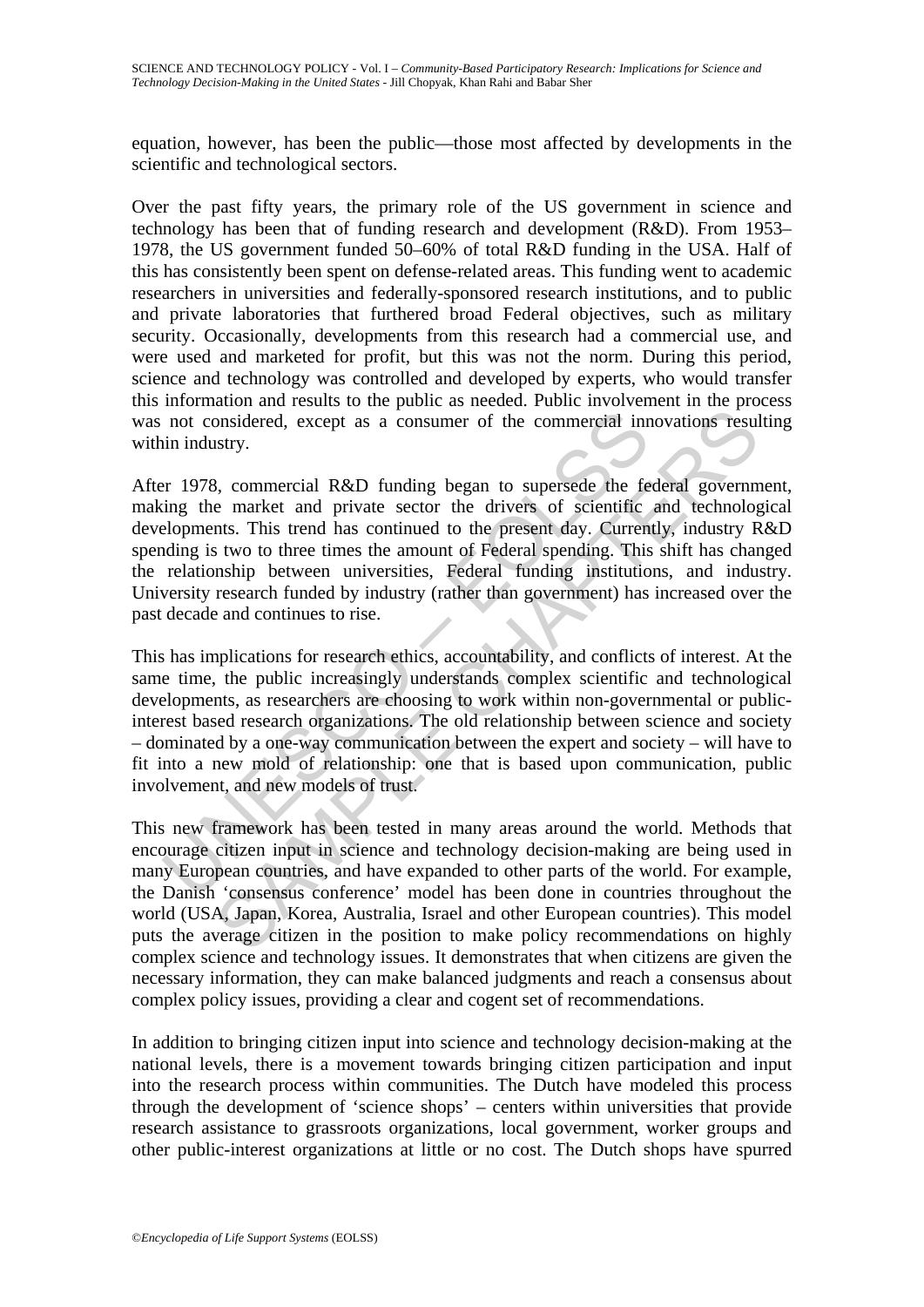developments of science shops in other countries, including the United States, Canada, Ireland, Korea, and Israel.

#### **2. Public Participation in the Research Process: The History of Community-Based Research**

The process of bringing public access into the research process is known as communitybased research – a collaborative partnership between researcher and community. Turning the traditional research model on its head, community-based research (CBR) is conducted by, or in participation with, the community that is affected by the problem the research attempts to address.

elopment pioneered CBR several decades ago. In the early 19<br>aarily in Asia and Latin America – began to question the reduction<br>tresearch, and its inability to solve the myriad of problems indiv<br>eties were facing. Working w Interior and Its inability to solve the mysing and Letin This control.<br>The religion of the same time and Latin America - began to question the reductionist orientation<br>che, and its inability to solve the myriad of problems Practitioners who challenged conventional top-down approaches to international development pioneered CBR several decades ago. In the early 1970s, researchers – primarily in Asia and Latin America – began to question the reductionist orientation of most research, and its inability to solve the myriad of problems individuals within these societies were facing. Working with oppressed communities, researchers began to collaborate with community members in designing and implementing research projects that had direct relevance to their struggles.

The idea of community-based research grew during the 1980s as those involved in international development grew increasingly frustrated with their inability to solve problems related to community development, education, health and poverty. Development practitioners began to work closely with researchers and community members using participatory research methods as a way of developing effective solutions to many of the problems they were facing.

By 1997, the Fourth World Congress on Action Research in Colombia, included presentations on local and international community-based research projects. For example, villagers from Kenya, Cameroon, Nepal, Pakistan, Guatemala, and Colombia presented a collaborative project with researchers to strengthen community water management.

The Urban University and Neighborhood Network in the US presented a project where researchers from seven large cities in the State of Ohio, each with its own state university, linked themselves with neighborhood-based organizing and development groups in their cities.

### **3. Community-Based Research in the USA**

CBR began in the United States during the late 1970s and early 1980s as public policy reduced services provided by the Federal government. Such policy changes pushed citizens to take action, affecting change in their own communities without government assistance. Citizen-based organizations proliferated, taking on responsibilities previously done by Federal institutions. Because many of the people and organizations believed in the norms, values and laws of democratic decision-making and using knowledge to create change, they have worked since that time to defend the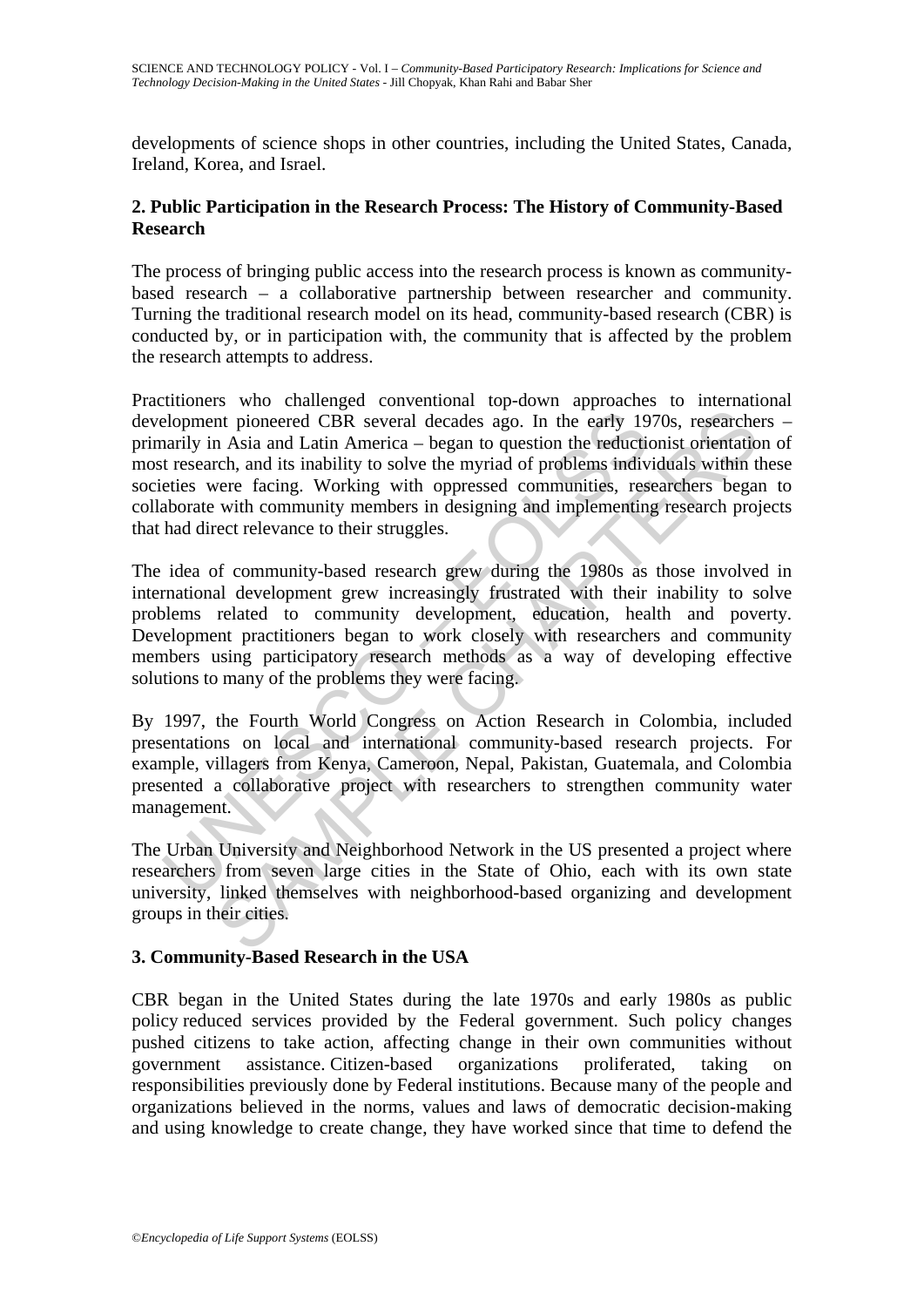rights of ordinary citizens against the harmful impact of science and technology decisions and transformations.

Community-based research emphasizes the incorporation of the often-forgotten ordinary citizens in finding solutions. It is a collaborative and participatory process that involves a partnership between citizens (socially and economically marginalized community members, grassroots activists, concerned citizens, workers) and university researchers or professional scientists aimed at finding critical solutions to a wide range of social, environmental and economic problems.

Community-based organizations and the public have increasingly challenged universities in the USA to direct their research and public educational resources towards 'real-life' situations in their communities. There are many examples of universities taking up this challenge and involving themselves in their communities, directly and indirectly making such resources available to citizens groups and in the process affecting significant change.

may up this challenge and involving themselves in their communited metally making such resources available to citizens groups and the end strained in the fronts are not always easily done, however. Within the community as this challenge and involving themselves in their communities, directly making such resources available to citizens groups and in the prognificant change.<br>
ts are not always easily done, however. Within the communities, dir Such efforts are not always easily done, however. Within the community sector, there exists a historical mistrust of institutional and professional research. Not being from or rooted in the community, researchers have traditionally come into a community without a sense of its cultural, social and political relationships. Their research often has had significant implications for local decision-making, particularly in terms of resource distribution. Many researchers – despite their desire to truly help – instead have exacerbated community problems. The lack of trust between researcher and community has led many individuals in the USA to rely more on community-based organizations, where people they know and trust are driving or doing the research themselves. In such cases, community members evaluate and determine the existence of a problem, decide how to solve the problem they just defined, and implement solutions.

### **4. Community-Based Research: Research for Change**

As a collaborative approach to inquiry, CBR makes use of techniques and strategies commonly applied in the behavioral and social sciences and which take into account people's history, culture and emotional lives. It favors consensual and participatory procedures that enable people to investigate systematically their problems and issues, devise plans to deal with these problems, and formulate powerful and sophisticated accounts of their situations. Common and features of CBR include its accessibility to both professionals and nonprofessionals, and that its applicability is designed into the process from the beginning.

CBR seeks to make people participate actively in formulating solutions to problems at hand. This encourages a feeling of ownership and motivates individuals to invest their time and energy to help shape the nature and quality of their lives. The growing interest in CBR methodologies amongst non-governmental organizations (NGOs), communitybased organizations, researchers, and funders is expanding our knowledge about CBR methodologies and impacts. The following highlights the key issues facing CBR practitioners in the USA: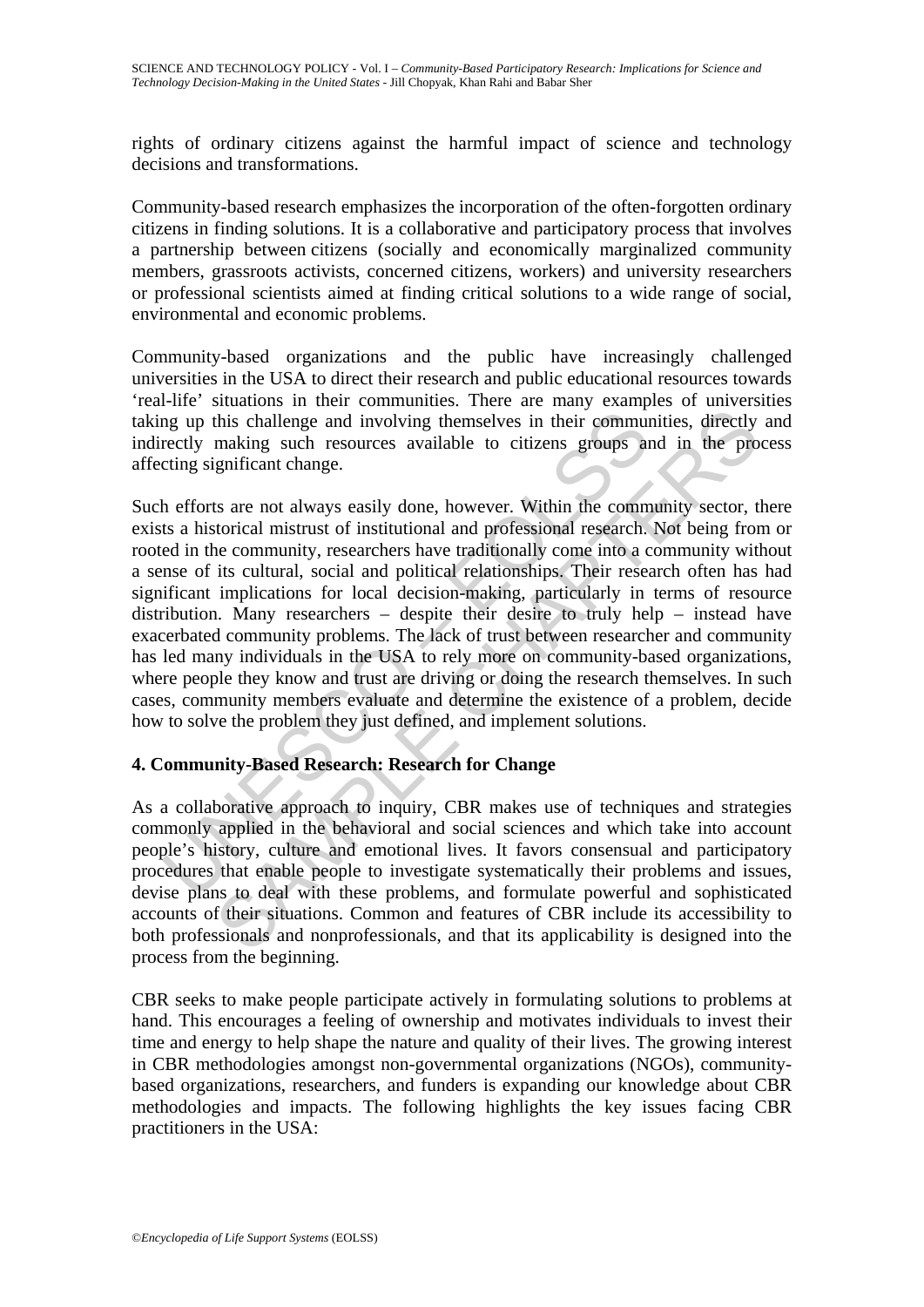- 1. The main concern amongst practitioners is securing community participation in the research process.
- 2. There are efforts to develop appropriate indicators to assess the multiple impacts community-based research projects are having on communities and society.
- 3. The public is increasingly concerned about research ethics, accountability, and conflicts of interest as industry funding for research is penetrating the university. These concerns are making CBR more attractive as it addresses many of these issues through its emphasis on public participation.
- 4. Many NGOs who are using CBR methodologies have deliberately sought to incorporate participatory methods into the broad context of their work. For example, they are using community-based research practices in their appraisal, monitoring and evaluation processes.



## TO ACCESS ALL THE **12 PAGES** OF THIS CHAPTER, Visit: http://www.eolss.net/Eolss-sampleAllChapter.aspx

#### **Bibliography**

Foltz F. (2001). Review essay: increasing public participation in science and technology policy. http://www.argumentos.us.es/foltz.htm [This article reviews ideas and methodologies – particularly those developed in Europe – that include the public in policy-making processes around science and technology.]

Hart D. M. (1997). *Forced Consensus: Science, Technology, and Economic Policy in the United States, 1921-1953*. Trenton: Princeton University Press. [This book provides a comprehensive, historical view of the development of science and technology policy in the USA, looking particularly at the evolution of the alliance between universities, federal government and industry during the early part of the 20<sup>th</sup> Century.]

Hart D. M. and Branscomb L. M. (2000). Research, innovation and politics: What future for science and technology after this autumn's US elections? *Nature,* **407**, 561–562. England: Macmillan Magazines. [This article examines the future of science and technology policy in the USA after the November 2000 U.S. Presidential election. It reviews the history of the two Presidential candidates, and makes predictions for future policy foci based upon this analysis.]

McKnight J. (1994). Interview. *Ideas*. Toronto: Canadian Broadcasting Corporation. [This interview explores several ideas regarding the notion of citizen involvement in decision-making, and the concept of the 'citizen's sphere'.]

Sclove R. E. (1998). For US science policy, it's time for a reality check. *The Chronicle of Higher Education,* October 23: B4-B5. [This article reviews a 1998 report by the U.S. House Science Committee on post-Cold War US science and technology policy. The article criticizes the report for its lack of vision and for relying on a policy set by Vannevar Bush in 1945.]

Sclove R. E. Scammell M. L. and Holland B. (1998). *Community-Based Research in the United States.* Amherst: The Loka Institute. [This document provides a comprehensive overview of the state of community-based research in the USA, and compares it to the national network of science shops in the Netherlands. It highlights twelve community research centers, and provides an analysis of the challenges facing US community-based research practitioners.]